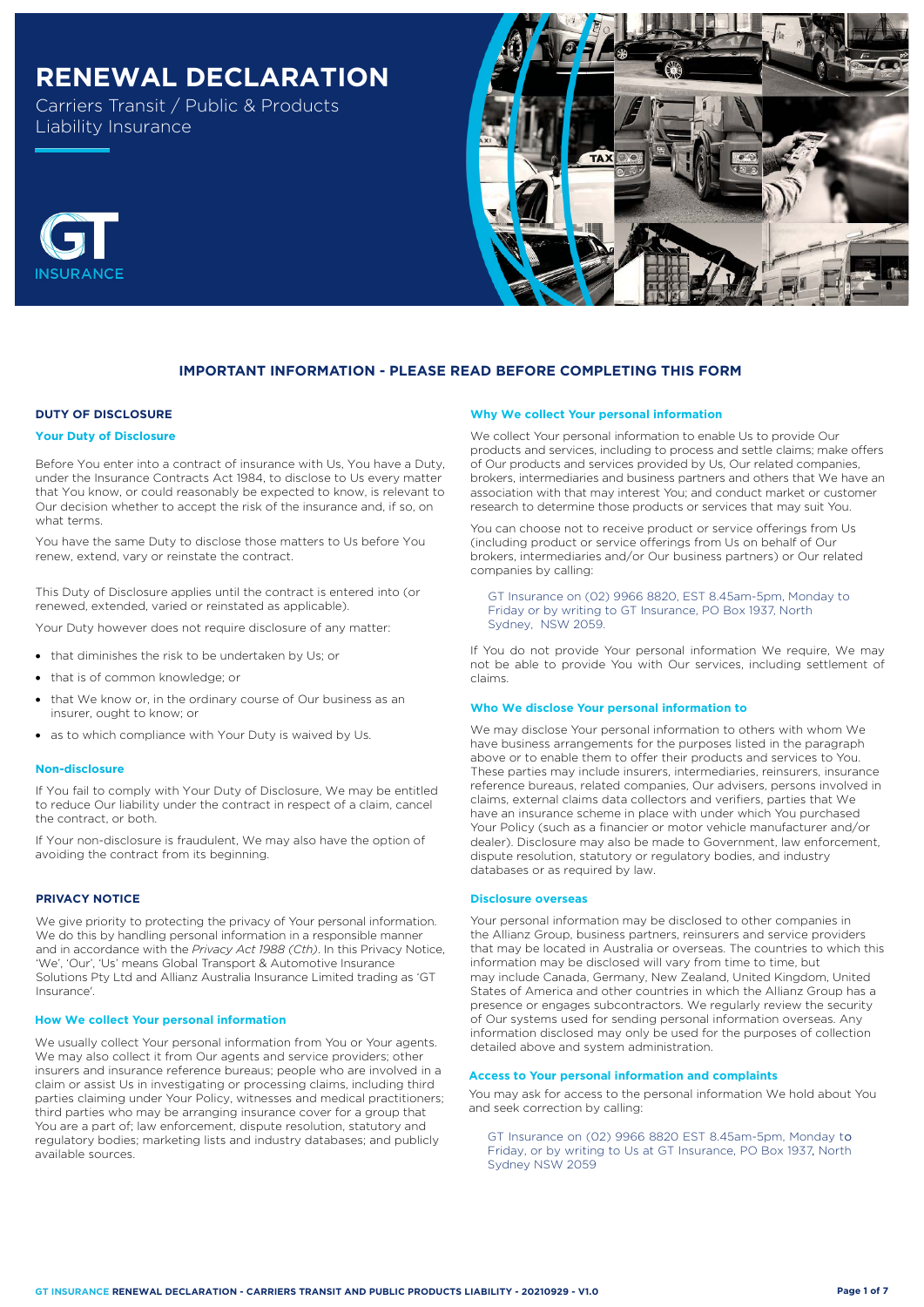Our Privacy Policy contains details about how You may make a complaint about a breach of the privacy principles contained in the *Privacy Act 1988 (Cth)* and how We deal with complaints. Our Privacy Policy is available at [www.gtins.com.au](https://www.gtins.com.au/documents-and-policies/) and [www.allianz.com.au](https://www.allianz.com.au/about-us/privacy/)

#### **Telephone Call Recording**

We may record incoming and/or outgoing telephone calls for training or verification purposes. Where We have recorded a telephone call, We can provide You with a copy at Your request, where it is reasonable to do so.

#### **Your Consent**

By providing Us with personal information You and any other person You provide personal information for, consent to these uses and disclosures until You tell Us otherwise. If You wish to withdraw Your consent, including for such things as receiving information on products and offers by Us or persons We have an association with, please contact Us.

# **GENERAL INSURANCE CODE OF PRACTICE**

The General Insurance Code of Practice was developed by the Insurance Council of Australia to further raise standards of practice and service across the insurance industry. The Code Governance Committee (CGC) is an independent body that monitors and enforces insurers' compliance with the Code.

You can obtain more information on the Code of Practice and how it assists you by contacting Us. Contact details are provided below and on the back cover of the Product Disclosure Statement or Policy Document.

GT Insurance on (02) 9966 8820 EST 8.45am-5pm, Monday to Friday, or by writing to Us at GT Insurance, PO Box 1937, North , Sydney NSW 2059

For more information on the Code Governance Committee (CGC) go to <https://insurancecode.org.au/>

### **SUBROGATION**

You may prejudice Your rights in relation to a claim made under this policy if without prior agreement from Us, You make an agreement with a third party that will prevent Us from recovering a loss from that or another party.

### **DUTY OF UTMOST GOOD FAITH**

Every insurance contract is subject to the duty of utmost good faith which requires both the Insured and the Insurer to act towards each other in utmost good faith. Failure to do so on the part of the Insured may prejudice any claim made under the policy or the continuation of insurance cover by the Insurer.

# **CHANGE OF RISK OR CIRCUMSTANCE**

It is vital that You provide Us with notification of any changes in Your risk profile which may be relevant to the terms and conditions of this insurance. This is including but not limited to changes in business activities and acquisitions which occur after the date of the **Declaration** 

# **THE INSURER**

Allianz Australia Insurance Limited (incorporated in Australia); ABN 15 000 122 850; AFS Licence No. 234708 of 10 Carrington Street Sydney, 2000.

# **THE UNDERWRITING AGENCY**

Global Transport & Automotive Insurance Solutions Pty Ltd (trading as GT Insurance) AFS Licence No. 240714 ABN 93 069 048 255 of Level 3, Suite 3.01, 213 Miller Street, North Sydney, NSW 2060 is an underwriting agency which specialises in arranging insurance in respect of Motor Vehicles and Mobile Plant and related insurances. GT Insurance acts as the agent of Allianz to market, solicit, offer, arrange and administer the insurance.

GT Insurance has a binding authority to issue, vary and cancel contracts of insurance and to deal with or settle claims on behalf of Allianz. If You need information about this insurance in the first instance, contact GT Insurance.

# **COMPLETING THIS FORM/QUESTIONNAIRE:**

**Please complete all sections in full and provide any requested attachments.**

- **This form may be printed and completed in handwriting or it may be completed electronically as an interactive pdf with fillable form fields. If completing electronically, please download to your local computer and complete using Adobe Acrobat Reader (Fill & Sign tool).**
- **If more space is required when completing this form, please attach a separate sheet.**
- **The use of the term 'You' or 'Your' in this form refers to an Insured and their subsidiary companies and other entities in which they have a controlling interest.**
- **The use of the term 'We', 'Our' or 'Us' in this form refers to the Insurer and its Underwriting Agency.**
- **It is important to refer to the relevant Product Disclosure Statement and Policy Document which sets out the terms and conditions of cover offered. Please contact your local GT Insurance office or speak to your Intermediary.**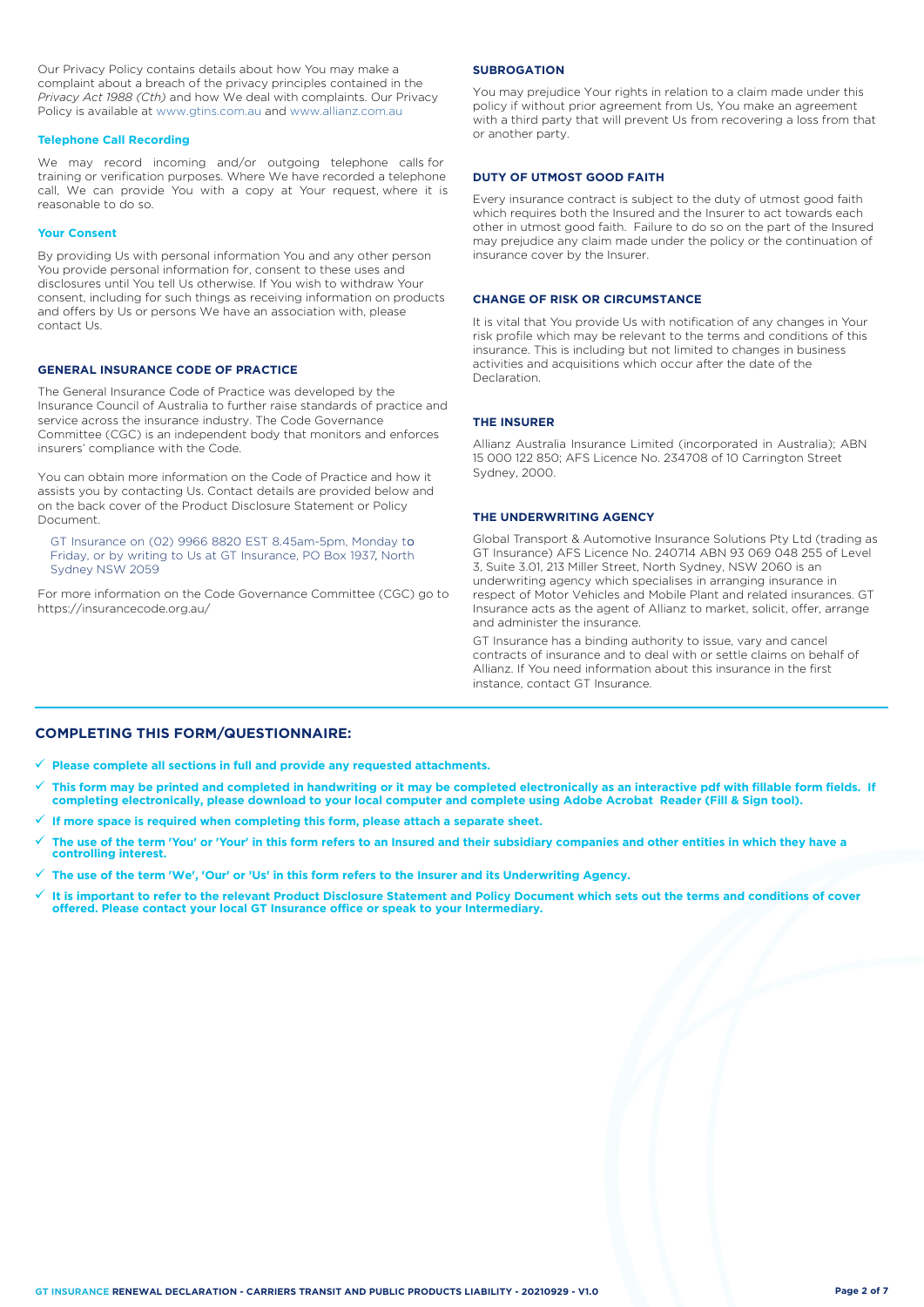# **Section 1. Policyholder Details**

a. Insured name(s) *Name of policyholder/s*

|                                       | b. GT Insurance Policy Number (if applicable)   |     |             |                                                                                                                             |              |           |
|---------------------------------------|-------------------------------------------------|-----|-------------|-----------------------------------------------------------------------------------------------------------------------------|--------------|-----------|
| Carriers Transit:                     |                                                 |     |             | GT Insurance Carriers Transit polices typically begin with<br>AMA or CMB. For example: AMA12345678, CMB12345678             |              |           |
| Public & Products<br>Liability:       |                                                 |     |             | GT Insurance Public & Products Liability polices typically begin<br>with PUB or CMB For example: PUB12345678 OR CMB12345678 |              |           |
| c. Period of Insurance                | Effective Date from:                            |     |             | to Expiry Date:                                                                                                             |              | at 4:00pm |
|                                       | <b>Section 2. Public and Products Liability</b> |     |             |                                                                                                                             |              |           |
| Cover Required?                       | No<br>Yes                                       |     |             | If 'Yes', proceed to Section 2.a. If 'No', proceed to Section 3.                                                            |              |           |
| a. Select Limit of Indemnity          |                                                 |     | \$5,000,000 | \$10,000,000                                                                                                                | \$20,000,000 |           |
| Property in Physical or Legal Control |                                                 |     | \$25,000    | \$50,000 (standard)                                                                                                         | \$75,000,    | \$100,000 |
| Underwriting Information:             |                                                 |     |             |                                                                                                                             |              |           |
|                                       | b. Actual turnover for the last 12 months (\$)  |     |             |                                                                                                                             |              |           |
|                                       | Estimated turnover for the next 12 months (\$)  |     |             |                                                                                                                             |              |           |
| Current number of Powered Units       |                                                 |     |             |                                                                                                                             |              |           |
| c. Are you a Road Freight Operator?   |                                                 | Yes | No          | If 'Yes', please provide details of goods carried:                                                                          |              |           |
|                                       |                                                 |     |             |                                                                                                                             |              |           |
| d. Are you a Bus or Coach Operator?   |                                                 | Yes | Νo          | If 'Yes', do you conduct more than<br>25% general charter or tour work?                                                     |              | Yes<br>Nο |
|                                       | e. Are you involved in warehousing/storage?     |     | N٥          | If 'Yes', please provide the details of goods stored:                                                                       |              |           |
|                                       |                                                 |     |             |                                                                                                                             |              |           |
|                                       | Value of goods stored (\$)                      |     |             | % of turnover derived from<br>warehousing/storage                                                                           |              |           |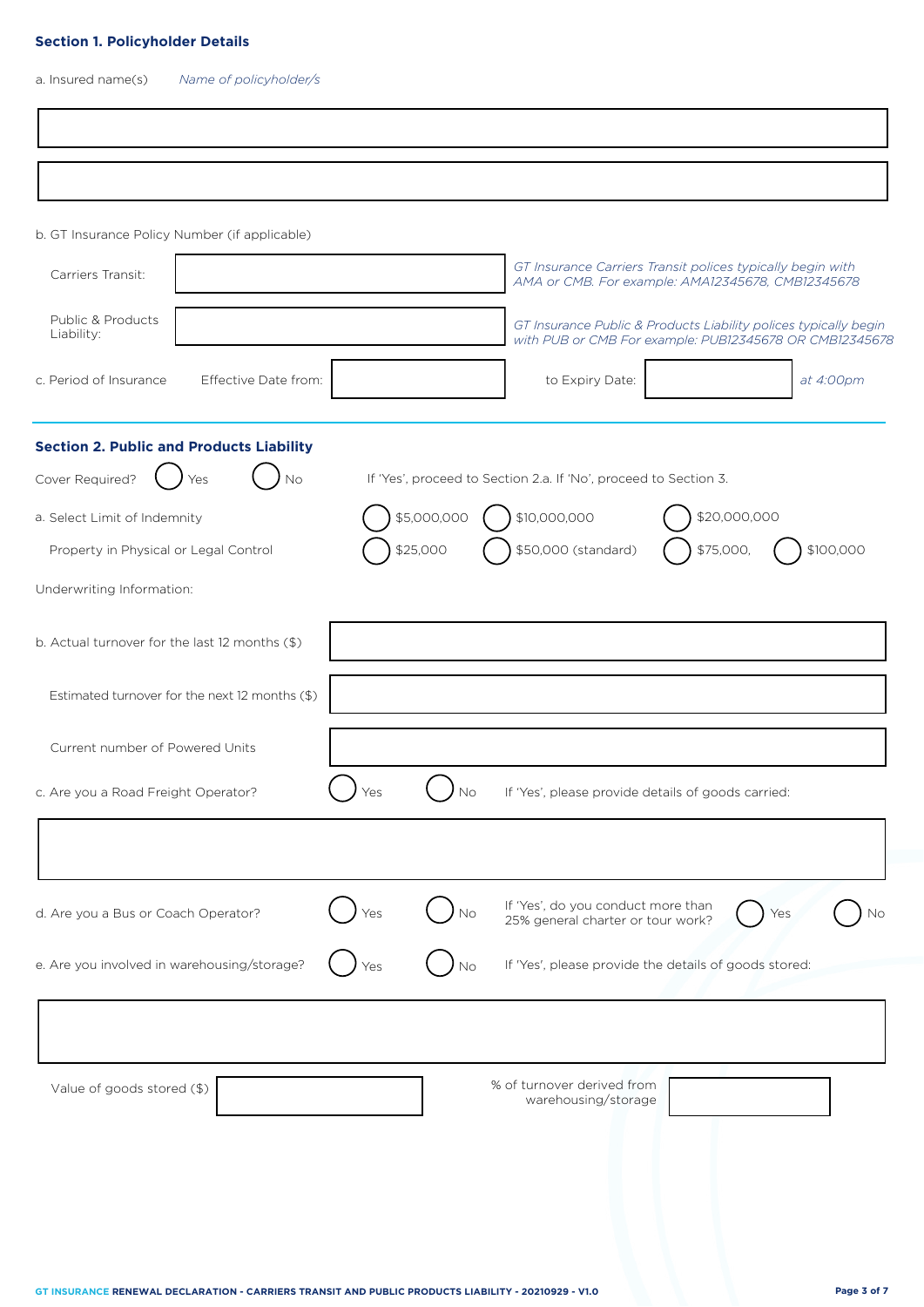# f. Do you engage in any other activities besides those described in Section 2. c. d. or e. above?  $\bigcirc$  Yes  $\bigcirc$  No

Description of such other activities

| % of turnover derived from such other activity                                                                                                                                                                                                                |                                                                               |     |    |
|---------------------------------------------------------------------------------------------------------------------------------------------------------------------------------------------------------------------------------------------------------------|-------------------------------------------------------------------------------|-----|----|
| g. Number of locations / depots                                                                                                                                                                                                                               | Is there fuel storage or fuel<br>bowser on the premises?                      |     | Νo |
| h. Is indemnity cover required for Contract drivers?<br>Yes<br>No                                                                                                                                                                                             | If 'Yes', confirm the value of payments<br>to Contract drivers per annum (\$) |     |    |
| Is cover for injury to Contract drivers required?<br>Yes<br>No                                                                                                                                                                                                | If 'Yes', provide number of<br>Contract drivers                               |     |    |
| i. Are you aware of any circumstances or incidents which may give rise to a claim that are not<br>yet reported to Insurers?                                                                                                                                   |                                                                               |     | Nο |
| If 'Yes', please provide details:                                                                                                                                                                                                                             |                                                                               |     |    |
|                                                                                                                                                                                                                                                               |                                                                               |     |    |
|                                                                                                                                                                                                                                                               |                                                                               |     |    |
|                                                                                                                                                                                                                                                               |                                                                               |     |    |
| j. Are you aware of any material factors that have changed in the last policy period that may influence the                                                                                                                                                   |                                                                               | Yes | Νo |
| insurers perception of the risk?                                                                                                                                                                                                                              |                                                                               |     |    |
| If 'Yes', please provide details:                                                                                                                                                                                                                             |                                                                               |     |    |
|                                                                                                                                                                                                                                                               |                                                                               |     |    |
|                                                                                                                                                                                                                                                               |                                                                               |     |    |
|                                                                                                                                                                                                                                                               |                                                                               |     |    |
|                                                                                                                                                                                                                                                               |                                                                               |     |    |
|                                                                                                                                                                                                                                                               |                                                                               |     |    |
| <b>Section 3. Carriers Transit</b>                                                                                                                                                                                                                            |                                                                               |     |    |
| Cover Required?<br>No<br>Yes                                                                                                                                                                                                                                  | If 'Yes', proceed to Section 3.a. If 'No', proceed to Section 4.              |     |    |
| a. Do you issue a consignment note for goods carried?                                                                                                                                                                                                         | No<br>Yes                                                                     |     |    |
| If 'Yes', please ensure a copy of the consignment note is attached and proceed to Section 3.b (i). If 'No', proceed to Section 3.b (ii).                                                                                                                      |                                                                               |     |    |
| Reminder: Part A (Carriers Legal Liability) is subject to the use of declared terms and conditions of cartage. If you have changed<br>your terms and conditions from those originally declared to us then these must be submitted to us prior to any renewal. |                                                                               |     |    |
| b. (i) Coverage Options if answered 'Yes' to Section 3.a. (select one)                                                                                                                                                                                        | (ii) Coverage Options if answered 'No' to Section 3.a. (select one)           |     |    |
| PART A - Legal Liability Only OR                                                                                                                                                                                                                              | PART B - Accidental Damage only OR                                            |     |    |
| PART A & B - Legal Liability & Accidental Damage OR                                                                                                                                                                                                           | PART C - Specified Perils only                                                |     |    |
| PART A & C - Legal Liability & Specified Perils OR                                                                                                                                                                                                            |                                                                               |     |    |
| Please complete PART A, PART B and/or PART C based on your coverage Options selected in Section 3.b. above.                                                                                                                                                   |                                                                               |     |    |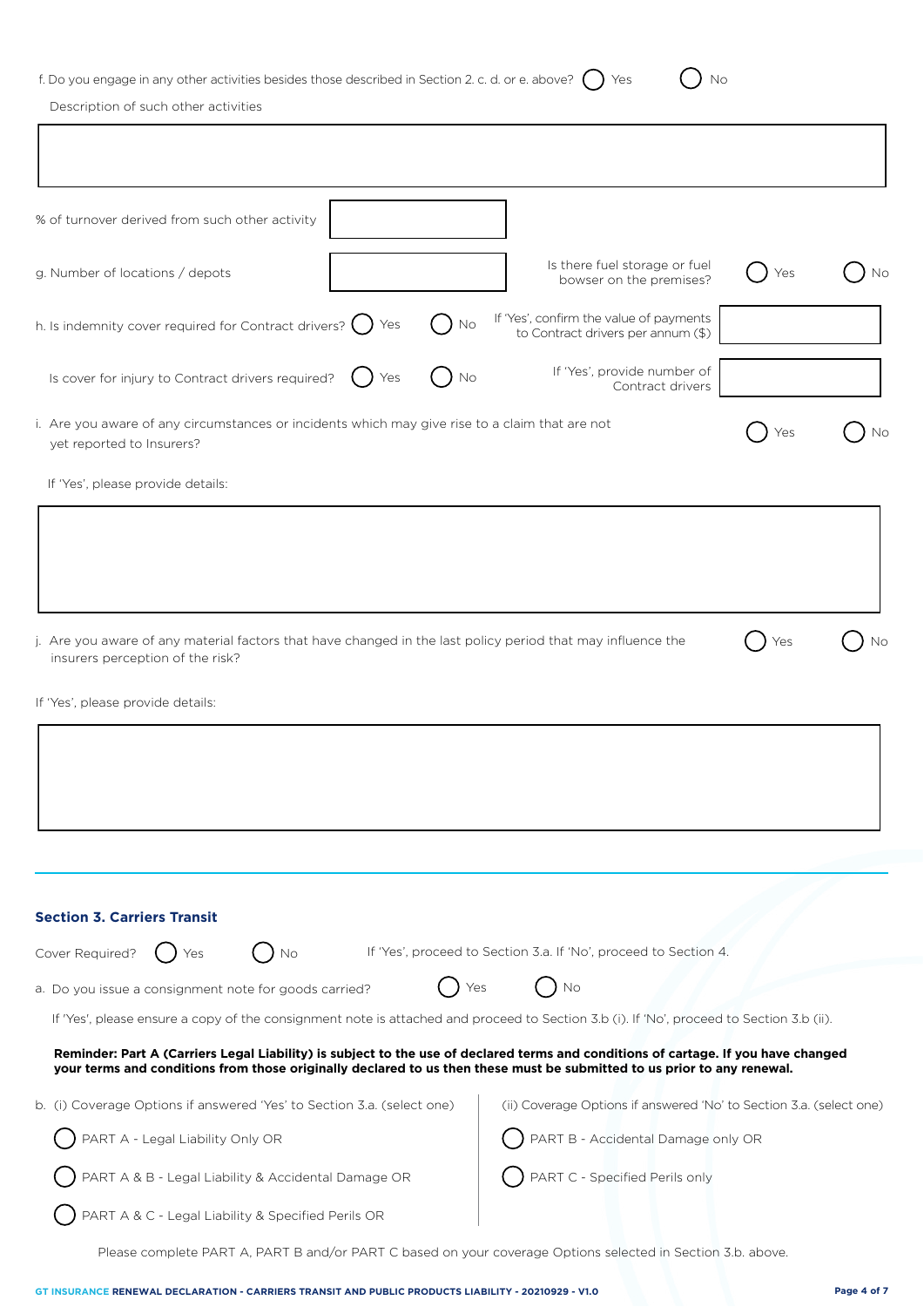# **PART A - LEGAL LIABILITY**

| Livestock                 |                                   | <b>Actual Gross Freight</b><br>Earnings Last 12 months              | <b>Estimated Gross Freight</b><br>Earnings next 12 months                                                                                                                                  | Sum Insured required (\$)       | No. of powered units at the<br>beginning of Policy Period |
|---------------------------|-----------------------------------|---------------------------------------------------------------------|--------------------------------------------------------------------------------------------------------------------------------------------------------------------------------------------|---------------------------------|-----------------------------------------------------------|
| Yes                       | Νo                                |                                                                     |                                                                                                                                                                                            |                                 |                                                           |
| Refrigerated Cargo        |                                   | Actual Gross Freight<br>Earnings Last 12 months                     | <b>Estimated Gross Freight</b><br>Earnings next 12 months                                                                                                                                  | Sum Insured required (\$)       | No. of powered units at the<br>beginning of Policy Period |
| Yes                       | No                                |                                                                     |                                                                                                                                                                                            |                                 |                                                           |
| General Cargo             |                                   | <b>Actual Gross Freight</b><br>Earnings Last 12 months              | <b>Estimated Gross Freight</b><br>Earnings next 12 months                                                                                                                                  | Sum Insured required (\$)       | No. of powered units at the<br>beginning of Policy Period |
| Yes                       | Νo                                |                                                                     |                                                                                                                                                                                            |                                 |                                                           |
| Motor Vehicles / Plant    |                                   | Actual Gross Freight<br>Earnings Last 12 months                     | <b>Estimated Gross Freight</b><br>Earnings next 12 months                                                                                                                                  | Sum Insured required (\$)       | No. of powered units at the<br>beginning of Policy Period |
|                           | Νo                                |                                                                     |                                                                                                                                                                                            |                                 |                                                           |
|                           |                                   | Do you carry prestige cars?<br>e.g. BMW, Mercedes, Porsche, Ferrari | Yes                                                                                                                                                                                        | No                              | If 'Yes', please provide details:                         |
|                           |                                   |                                                                     |                                                                                                                                                                                            |                                 |                                                           |
| <b>Hazardous Goods</b>    |                                   | <b>Actual Gross Freight</b><br>Earnings Last 12 months              | <b>Estimated Gross Freight</b><br>Earnings next 12 months                                                                                                                                  | Sum Insured required (\$)       | No. of powered units at the<br>beginning of Policy Period |
|                           | Νo                                |                                                                     |                                                                                                                                                                                            |                                 |                                                           |
|                           |                                   |                                                                     | Please provide the following details for all Dangerous Goods carried. If the space provided is insufficient,<br>please attach a separate schedule identified as "Dangerous Goods carried". |                                 |                                                           |
|                           |                                   | Product Name                                                        | Placarded?<br>Class<br>(Yes or No)                                                                                                                                                         | <b>Typical Quantity Carried</b> | <b>Frequency Carried</b>                                  |
|                           |                                   |                                                                     | Yes<br>Νo                                                                                                                                                                                  |                                 |                                                           |
|                           |                                   |                                                                     | Yes<br>Νo                                                                                                                                                                                  |                                 |                                                           |
|                           | <b>PART B - ACCIDENTAL DAMAGE</b> |                                                                     |                                                                                                                                                                                            |                                 |                                                           |
| Livestock                 |                                   | <b>Actual Gross Freight</b><br>Earnings Last 12 months              | <b>Estimated Gross Freight</b><br>Earnings next 12 months                                                                                                                                  | Sum Insured required (\$)       | No. of powered units at the<br>beginning of Policy Period |
| Yes                       | Νo                                |                                                                     |                                                                                                                                                                                            |                                 |                                                           |
| <b>Refrigerated Cargo</b> |                                   | Actual Gross Freight<br>Earnings Last 12 months                     | <b>Estimated Gross Freight</b><br>Earnings next 12 months                                                                                                                                  | Sum Insured required (\$)       | No. of powered units at the<br>beginning of Policy Period |
| Yes                       | Νo                                |                                                                     |                                                                                                                                                                                            |                                 |                                                           |
| <b>General Cargo</b>      |                                   | <b>Actual Gross Freight</b><br>Earnings Last 12 months              | <b>Estimated Gross Freight</b><br>Earnings next 12 months                                                                                                                                  | Sum Insured required (\$)       | No. of powered units at the<br>beginning of Policy Period |
| Yes                       | Νo                                |                                                                     |                                                                                                                                                                                            |                                 |                                                           |
| Motor Vehicles / Plant    |                                   | Actual Gross Freight<br>Earnings Last 12 months                     | <b>Estimated Gross Freight</b><br>Earnings next 12 months                                                                                                                                  | Sum Insured required (\$)       | No. of powered units at the<br>beginning of Policy Period |
|                           | Νo                                |                                                                     |                                                                                                                                                                                            |                                 |                                                           |
|                           |                                   | Do you carry prestige cars?<br>e.g. BMW, Mercedes, Porsche, Ferrari | Yes                                                                                                                                                                                        | No                              | If 'Yes', please provide details:                         |
|                           |                                   |                                                                     |                                                                                                                                                                                            |                                 |                                                           |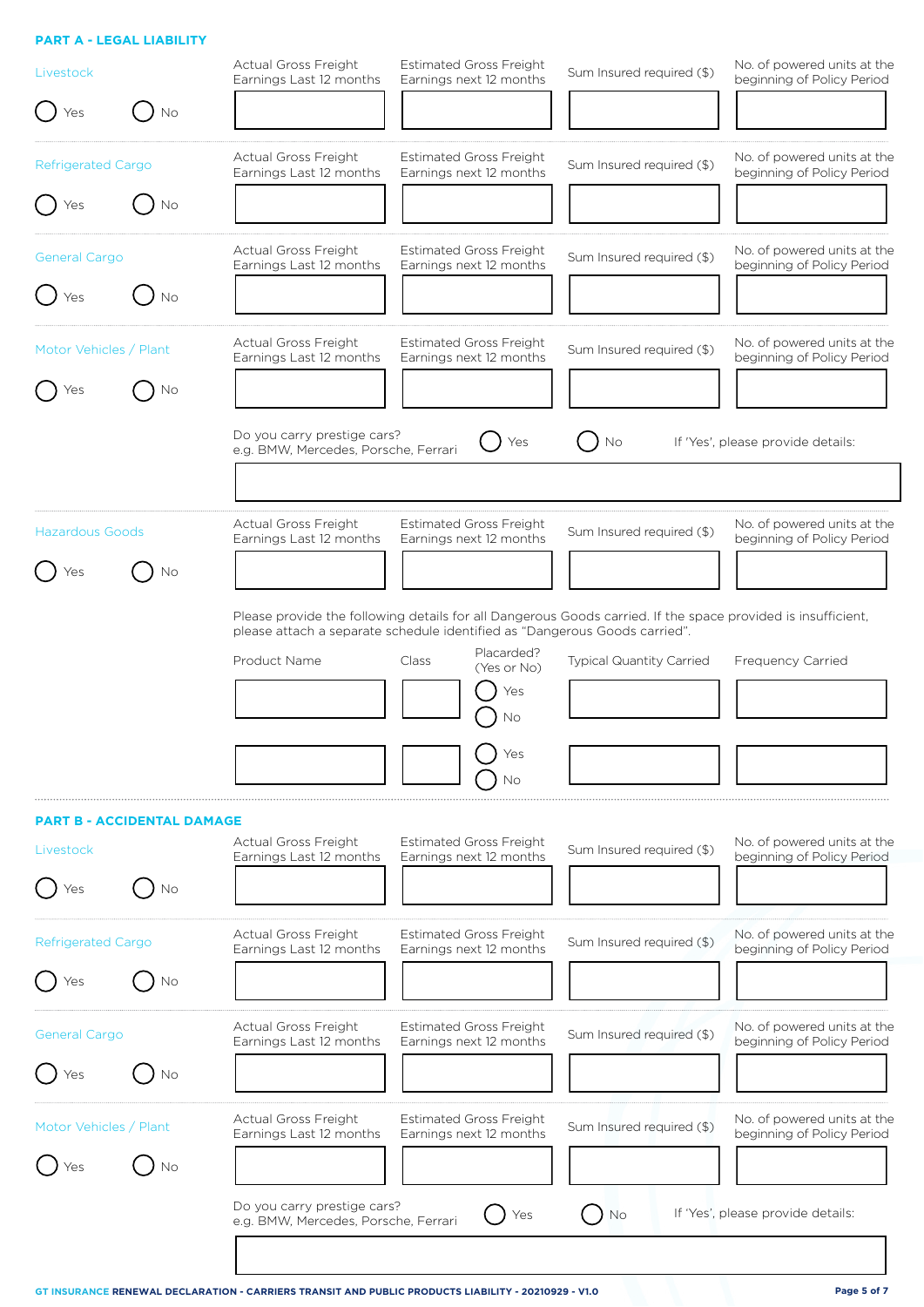| <b>Hazardous Goods</b>           |    | Actual Gross Freight<br>Earnings Last 12 months                     | <b>Estimated Gross Freight</b><br>Earnings next 12 months                  | Sum Insured required (\$)                                                                                    | No. of powered units at the<br>beginning of Policy Period    |
|----------------------------------|----|---------------------------------------------------------------------|----------------------------------------------------------------------------|--------------------------------------------------------------------------------------------------------------|--------------------------------------------------------------|
|                                  |    |                                                                     |                                                                            |                                                                                                              |                                                              |
|                                  |    |                                                                     | please attach a separate schedule identified as "Dangerous Goods carried". | Please provide the following details for all Dangerous Goods carried. If the space provided is insufficient, |                                                              |
|                                  |    | Product Name                                                        | Placarded?<br>Class<br>(Yes or No)                                         | Typical Quantity Carried                                                                                     | Frequency Carried                                            |
|                                  |    |                                                                     | Yes<br>Νo                                                                  |                                                                                                              |                                                              |
|                                  |    |                                                                     | Yes<br>No                                                                  |                                                                                                              |                                                              |
| <b>PART C - SPECIFIED PERILS</b> |    |                                                                     |                                                                            |                                                                                                              |                                                              |
| Livestock                        |    | Actual Gross Freight<br>Earnings Last 12 months                     | <b>Estimated Gross Freight</b><br>Earnings next 12 months                  | Sum Insured required (\$)                                                                                    | No. of powered units at<br>the beginning of Policy<br>Period |
| Yes                              | No |                                                                     |                                                                            |                                                                                                              |                                                              |
| <b>Refrigerated Cargo</b>        |    | Actual Gross Freight<br>Earnings Last 12 months                     | <b>Estimated Gross Freight</b><br>Earnings next 12 months                  | Sum Insured required (\$)                                                                                    | No. of powered units at<br>the beginning of Policy<br>Period |
| Yes                              | No |                                                                     |                                                                            |                                                                                                              |                                                              |
| <b>General Cargo</b>             |    | <b>Actual Gross Freight</b><br>Earnings Last 12 months              | <b>Estimated Gross Freight</b><br>Earnings next 12 months                  | Sum Insured required (\$)                                                                                    | No. of powered units at<br>the beginning of Policy<br>Period |
| Yes                              | Νo |                                                                     |                                                                            |                                                                                                              |                                                              |
| Motor Vehicles / Plant           |    | Actual Gross Freight<br>Earnings Last 12 months                     | <b>Estimated Gross Freight</b><br>Earnings next 12 months                  | Sum Insured required (\$)                                                                                    | No. of powered units at<br>the beginning of Policy<br>Period |
| Yes                              | No |                                                                     |                                                                            |                                                                                                              |                                                              |
|                                  |    | Do you carry prestige cars?<br>e.g. BMW, Mercedes, Porsche, Ferrari | Yes                                                                        | No                                                                                                           | If 'Yes', please provide details:                            |
| <b>Hazardous Goods</b>           |    | Actual Gross Freight<br>Earnings Last 12 months                     | <b>Estimated Gross Freight</b><br>Earnings next 12 months                  | Sum Insured required (\$)                                                                                    | No. of powered units at<br>the beginning of Policy<br>Period |
| Yes                              | No | Product Name                                                        | Placarded?<br>Class<br>(Yes or No)<br>Yes<br>No                            | Typical Quantity Carried                                                                                     | Frequency Carried                                            |
|                                  |    |                                                                     | Yes<br>No                                                                  |                                                                                                              |                                                              |

c. Are you aware of any circumstances or incidents which may give rise to a claim that are not yet reported to Insurers?

 $\bigcirc$  Yes  $\bigcirc$  No